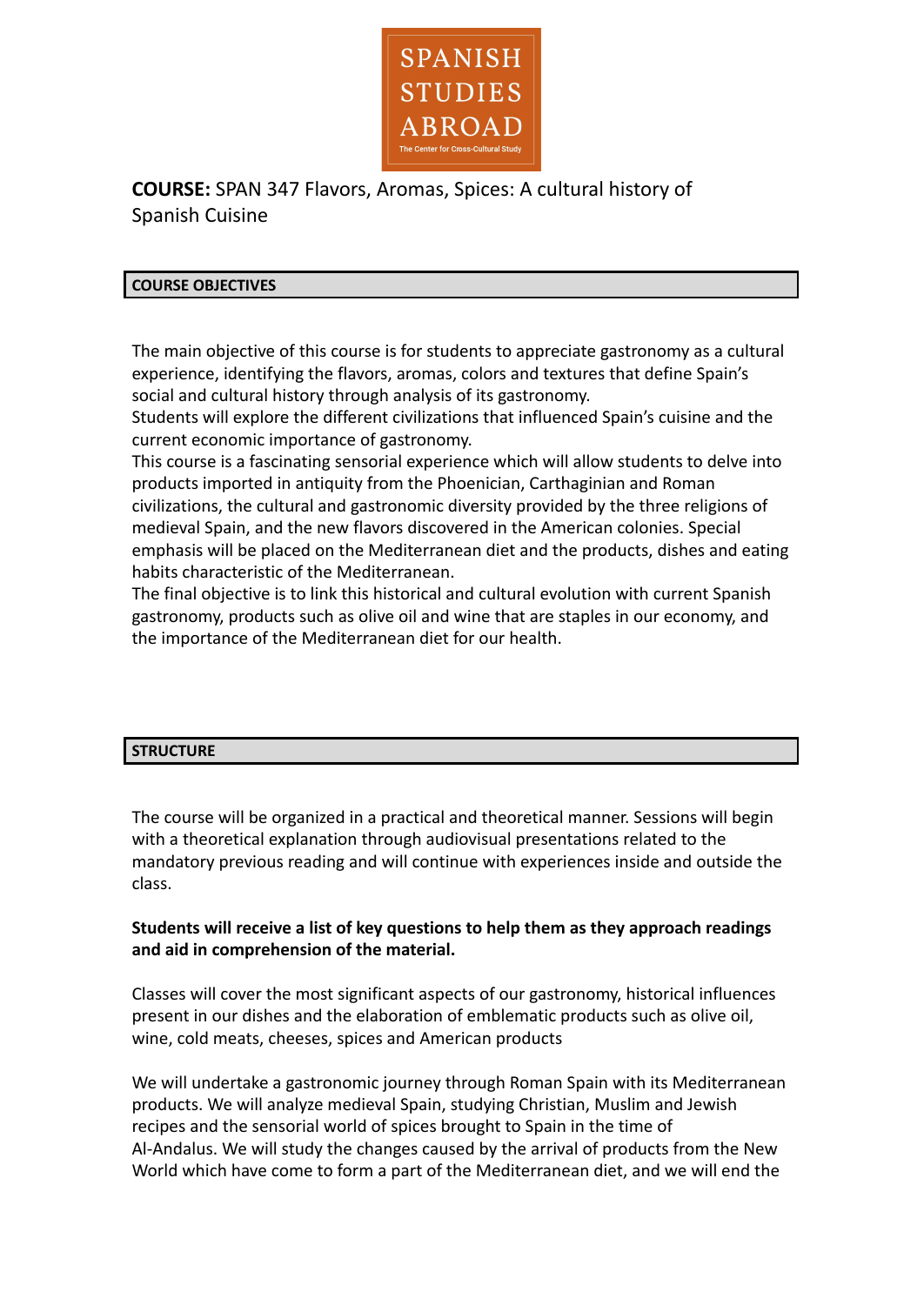course by learning about *tapeo* and exploring this unique gastronomical custom through the best *tapas* in Sevilla.

For each topic, we will sample the products discussed, and we will finish with a hands-on cooking workshop.

## **BIBLIOGRAPHY**

ARBELOS, CARLOS. Gastronomía de las tres culturas. Granada: Caja Granada, 2004.

BARBA, LLUIS MANEL. La cata de vinos. Barcelona: Grijalbo, 2012.

BECERRA, ENRIQUE. El gran libro de la tapa y el tapeo. Córdoba: Editorial Almuzara, 2009.

HERRERA, CARLOS. Saber del aceite. Barcelona: Ediciones Styria, 2008.

VARIOS AUTORES. El cerdo ibérico: crianza, productos y gastronomía. Aracena: Asociación Grupo de desarrollo rural de la Sierra de Aracena y Picos de Aroche, 2008.

#### **TEXTBOOK**

Photocopies especially prepared for this course, with theoretical explanations, practical information for tastings, vocabulary and some recipes. This information will help each student to approach and understand each of the course sessions.

#### **EVALUATION**

Evaluation will be ongoing, with a special emphasis on student participation. The participation grade will take into account students' reflections and presentations. Attendance is mandatory and essential to the course. Students will also be evaluated on their level of interest, preparation, and individual contributions. Those who attend class will receive a minimum grade of 60 and a maximum grade of 100. Any absences must be approved by the instructor and administration.

Students must take a midterm exam halfway through the course, and a final exam at its conclusion. Exams consist of questions regarding the material studied. Each student must also write a 6-8 page research paper, in Word format and 12-point Arial font, delving more deeply into an aspect discussed in class. The due date appears in the specific plans of this syllabus.

The final grade encompasses the following components: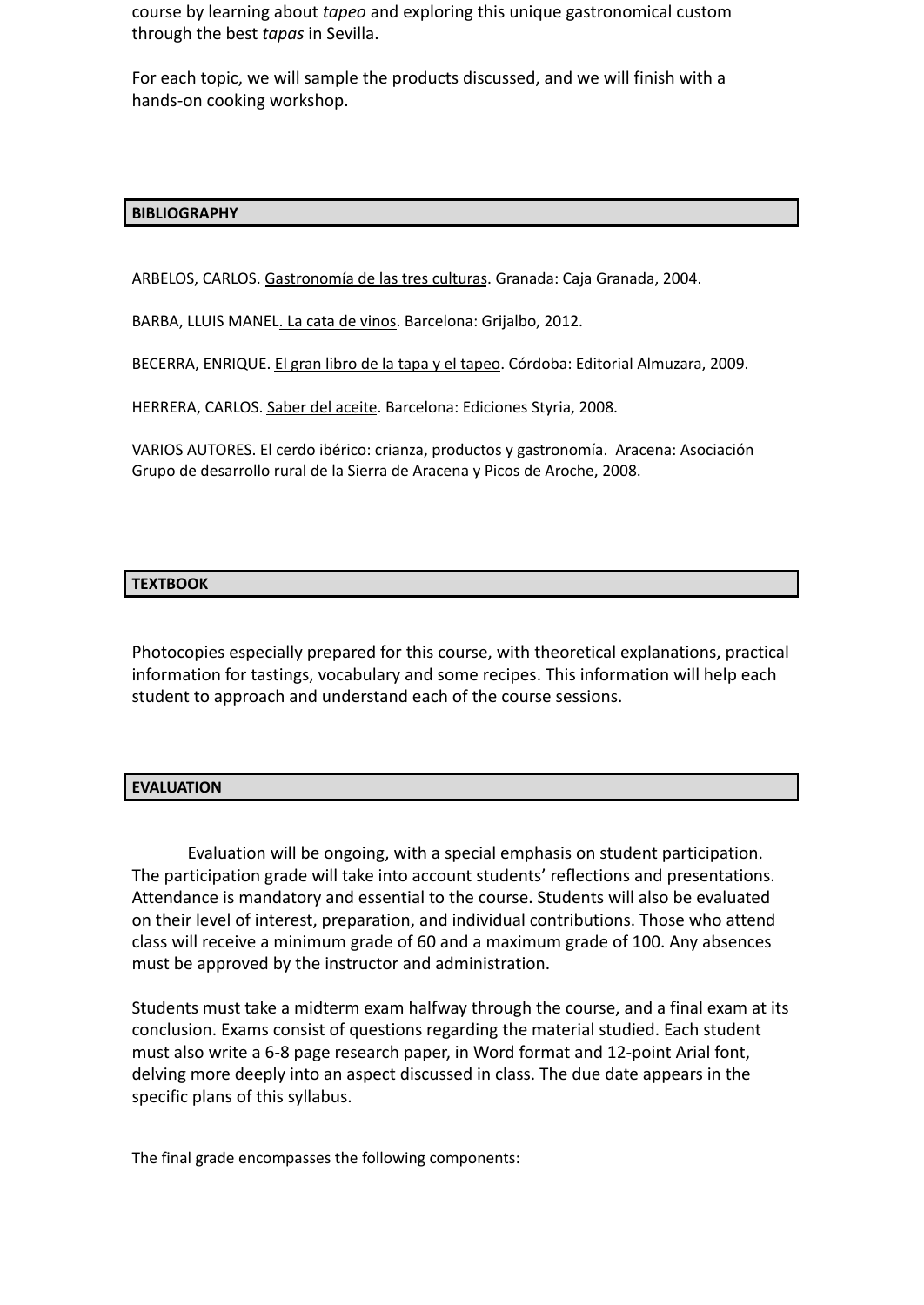| Participation             | 20 % |
|---------------------------|------|
| Midterm exam              | 25%  |
| <b>Final exam</b>         | 25%  |
| <b>Research paper</b>     | 20%  |
| <b>Oral presentations</b> | 10%  |

# **1. COURSE TOPICS**

|                   | <b>Topic/ Activity Planned</b>                                                                                                                             |
|-------------------|------------------------------------------------------------------------------------------------------------------------------------------------------------|
| Week 1            | Course presentation.                                                                                                                                       |
|                   | Topic 1:<br>Introduction to cuisine, gastronomy and regional and cultural diversity in<br>Spain.                                                           |
| Week 2            | Topic 2:<br>The cuisine of colonizing civilizations: Phoenicians, Carthaginians and<br>Romans.                                                             |
|                   | Hands-on class where we will learn about the elaboration of olive oil and<br>we will sample varieties of olive oil to learn qualities and characteristics. |
| Week 3            | Topic 3:<br>Gastronomic diversity of the three religions in medieval Spain: Christians,<br>Jews and Muslims.                                               |
|                   | Hands-on class to taste some of the products influenced by this cultural<br>diversity.                                                                     |
| Week 4            | Topic 4:<br>Cuisine in Al-Andalus and Sepharad. Recipes and projection on agriculture<br>in Al-Andalus.                                                    |
|                   | Introduction to the world of spices and condiments.<br>Hands-on class for sensorial experience with spices with presentations<br>by students.              |
| Week <sub>5</sub> | <b>Review</b>                                                                                                                                              |
|                   | Midterm exam                                                                                                                                               |
| Week 6            | Topic 5: the Christian Reconquest and its influence on cuisine.                                                                                            |
|                   | Hands-on class on Iberian ham and related products.                                                                                                        |
| Week 7            | Topic 6:                                                                                                                                                   |